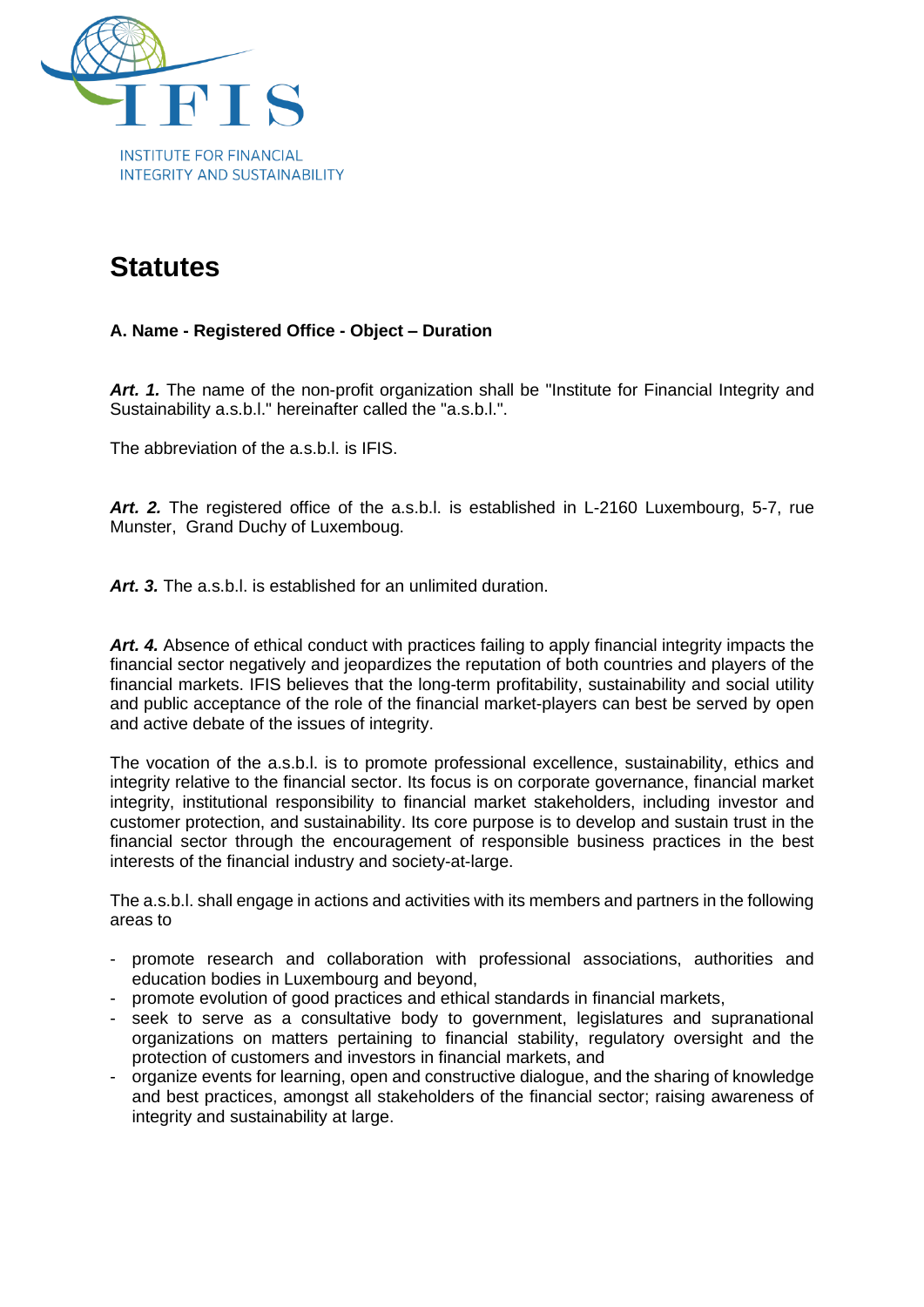

The a.s.b.l. may otherwise carry out any operation which it may deem useful in the accomplishment of its vision and mission, remaining always, however, within the limits established by the law of 21 April 1928 on non-profit organizations and foundations, as amended subsequently (the "Law").

## **B. Membership**

*Art. 5.* The number of the members of the a.s.b.l. is unlimited. It cannot be less than three.

The a.s.b.l. is composed of:

- Individual Members (the "Individual Members"),
- Corporate Members (the "Corporate Members"),
- Honorary Members (the "Honorary Members").

*Art. 6***.** Members are typically qualified professionals, financial services providers, and services providers to the financial industry. Trade and professional associations, as well as academia and other research bodies may join the a.s.b.l.

Members commit to abide by the highest standards of ethics and integrity and to assist and support the a.s.b.l. in the accomplishment of its actions and activities.

*Art. 7.* Member categories have different levels of financial commitment. Membership fees shall not exceed 5.000 EUR, regardless of any member category.

Individual Members are qualified professionals representing themselves.

Corporate Members are firms and organizations having designated representatives who coordinate the contributions of the member to the actions and activities of the a.s.b.l. Corporate Members may delegate up to eight individual representatives to the events and activities organized by the a.s.b.l.

Individual and Corporate Members may refer to their membership on their electronic and printed communications.

At both Board of Directors and General Meeting level, Individual Members and Corporate Members have one voting right.

*Art. 8.* Honorary Members are persons recognized for their commitment to ethics and integrity and to the mission and purpose of the a.s.b.l.

They pay no membership dues.

They do not have any voting rights. Honorary Members may opt to become Individual, or Corporate Members including the corresponding rights and obligations.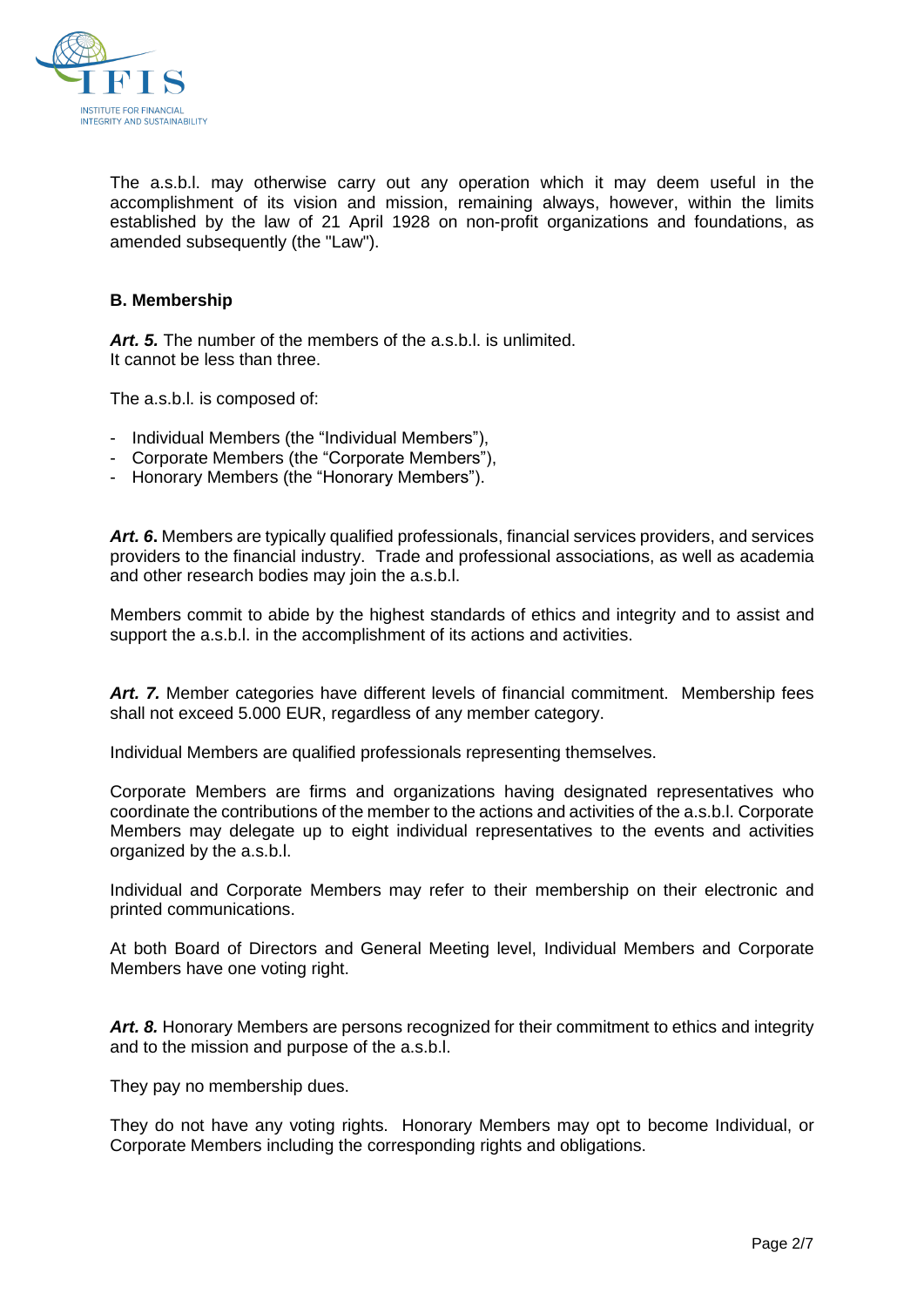

*Art. 9.* The Board of Directors has final decision-making power over all membership requests. A denied application does not need to be substantiated.

*Art. 10.* Any Member who jeopardizes the interests of the a.s.b.l. or who fails to meet his due obligations or who fails to pay his membership dues within three months of the date of invoice of such dues may be excluded.

*Art. 11***.** The exclusion of a Member may only be decided under the cases prescribed by the statutes by the General Meeting under a two third majority.

The Member resigning or being excluded retains no right on the assets of the a.s.b.l. and cannot claim back any fees paid.

## **C. The Board of Directors**

*Art. 12***.** The Board of Directors is composed of Members and has responsibility for the overall management and oversight of the a.s.b.l., acting in the best interests of the a.s.b.l. and the general interests of its members and other stakeholders. The number of the Directors to serve on the Board shall be fixed by the General Meeting.

The members of the Board of Directors shall be elected and removed at any time with or without cause by the General Meeting at a simple majority of votes validly cast in accordance with the voting rights.

To be eligible for appointment to the Board, the names of the candidates, with written confirmation of acceptance by such candidates, must reach the a.s.b.l.'s registered offices at least one day before the date of the relevant General Meeting during which the Directors are elected.

The General Meeting shall appoint Board Members.

*Art. 13.* The Board of Directors shall elect its Chairperson among its members. The Board can also choose a Secretary and one Vice-Chairperson among its members. The Board can assign other duties to its various members.

*Art. 14.* The term of office of the Directors is four years. It starts on the first day after the General Meeting on which the appointment was decided and ends on the end of the day of the General Meeting of the fourth year during which the Annual Report and Financial Statements are approved. The mandate of a Board Director may be renewed several times. In case a Director's position becomes vacant due to death, resignation, retirement, the remaining Directors can elect a person of their choice to fill that vacancy and finish the mandate until the next General Meeting of Members which will either confirm or reject such appointment. In the event that a Board Director representing a Corporate Member resigns or in the event that a Corporate Member resigns from the association, then the Board mandate of the person representing such resigning Corporte Member shall also become vacant.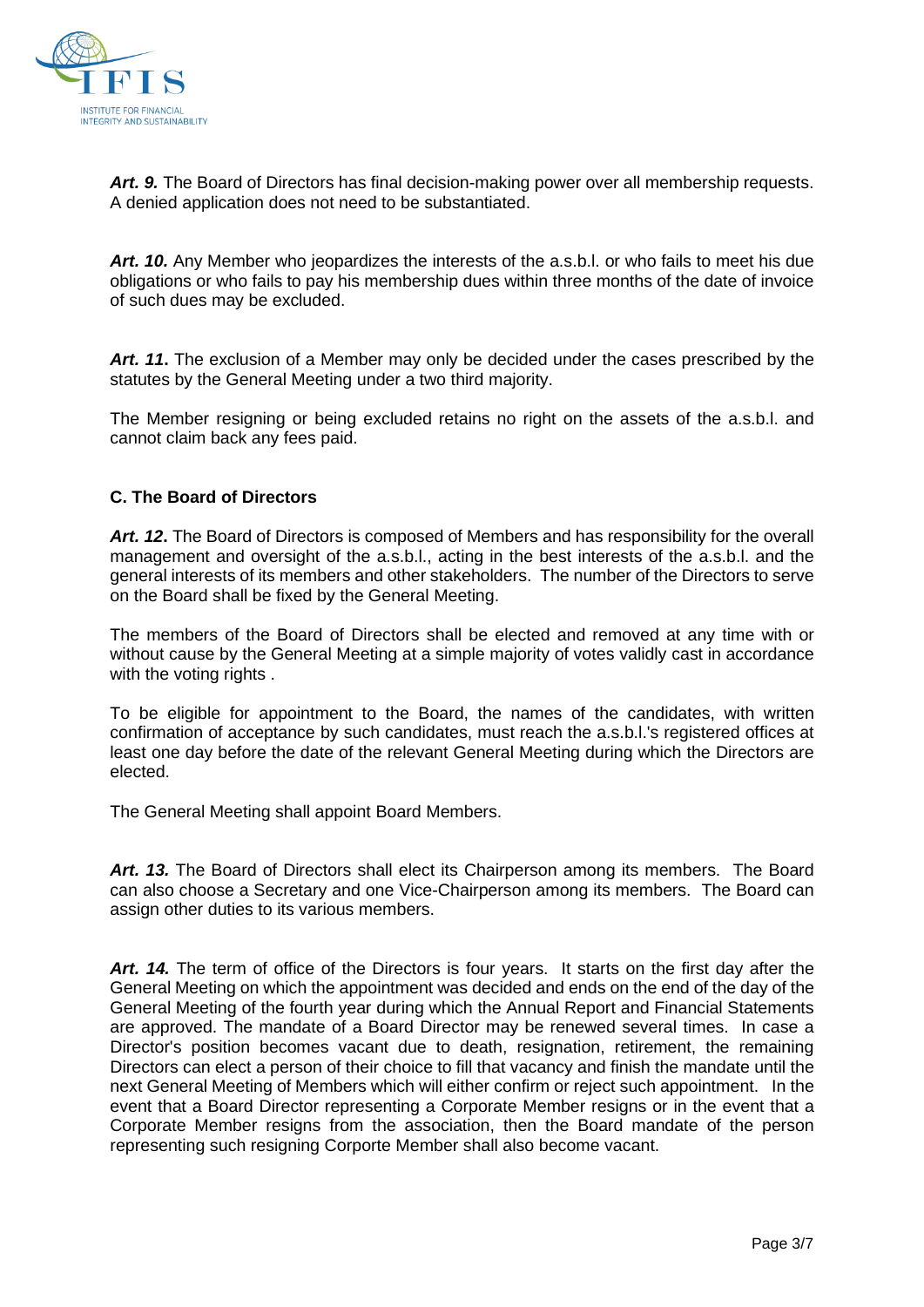

*Art. 15.* The Board of Directors shall meet at least on a quarterly basis. The Board of Directors shall meet when convened by the Chairperson or at the request of at least two Directors.

Decisions can be made validly only if the majority of Directors is present. If at a first meeting that quorum is not met, a second meeting may be called immediately and such decisions can be taken, whatever the quorum of presence if so indicated in the convening notice to initial meeting.

The Chairperson of the Board of Directors shall preside over the Board's meeting. In case he cannot attend, the chairman's functions are taken on by the (president of the executive committee) CEO or by the longest standing Director present at the current meeting.

Board Members are expected to participate in the majority of Board meetings convened with due notice.

Directors can be represented by other Directors in their absence. A Director can delegate his/her vote to another Director. Proxies cannot be more than two. At the meetings of the Board of Directors, in case of tie votes, the Chairperson shall cast the deciding vote. All decisions taken shall be registered in the official records, signed by two Directors.

*Art. 16.* The Board of Directors shall have the powers necessary to achieve the mission and purpose of the a.s.b.l. The Board is notably in charge of the organization of the a.s.b.l.'s administrative and financial management.

## **D. Authorised Signatures**

Art. 17 The a.s.b.l. shall be validly committed only by the signature of two Directors, unless there is a special delegation.

The a.s.b.l. shall be validly committed in the daily management of the a.s.b.l. by the signature of the Chief Executive Director or the chairman of the executive committee, if any, according to arts. 20 et seq.

*Art. 18***.** At the Annual General Meeting the Board of Directors shall submit its annual report together with the account of activities during the period.

#### **E. Operation of the a.s.b.l.**

*Art. 19***.** The Board of Directors may delegate the daily management of the a.s.b.l. to one or more persons selected by the Board of Directors among its Members or among non-members. The term of the office of the person(s) acting as Chief Executive Director coincides with her/his mandate as Director and the appointment is renewable without limitation. If more than two Directors are selected as Executive Directors, an Executive Committee may be established if necessary.

*Art. 20.* The Executive Director(s) or the Executive Committee if any is in charge of the daily management of the a.s.b.l.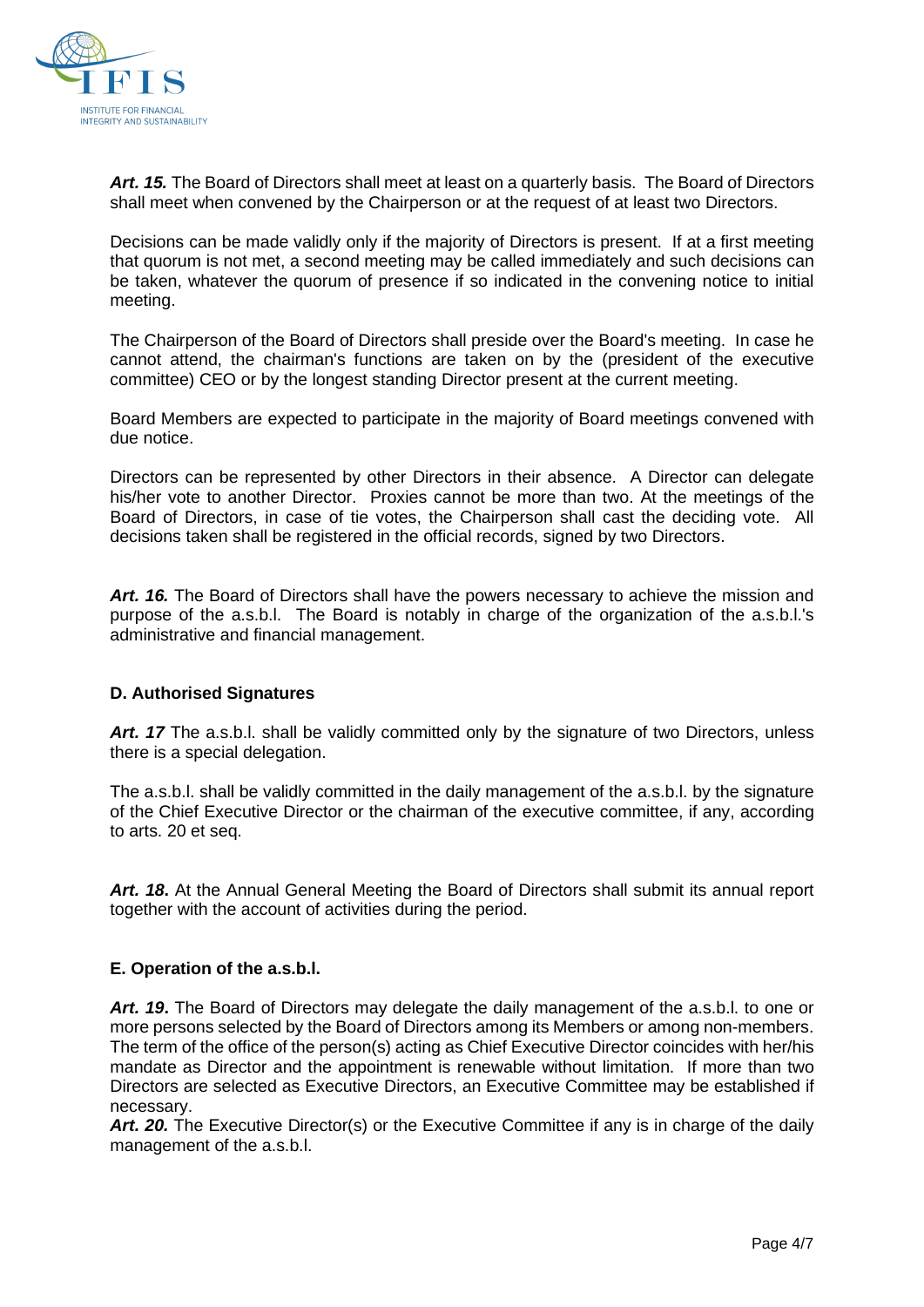

The daily management shall not be remunerated, except refunding of expenses occurred by the activity.

*Art. 21*. The Chief Executive Director or the Executive Committee, if any, shall be elected and removed at any time with or without cause by the Members of the Board of Directors with a two third majority.

*Art. 22.* The Board of Directors may create committees, having each a specific mission.

## **F. Accounting**

*Art. 23.* The accounting year of the a.s.b.l. shall begin on July first of each year and shall terminate on June thirty of the following year.

*Art. 24***.** A statutory auditor will be named at the general meeting to audit the accounts and activities of the a.s.b.l. for the following accounting year.

#### **G. General Meeting, Modification of the statutes**

*Art. 25.* A General Meeting shall be held at least once a year within six months as from the closing of the accounting year at a date to be fixed by the Board of Directors. The Members of the a.s.b.l. shall be called to the General Meetings by the Chairperson of the Board of Directors.

During the month following the Annual General Meeting, the list of the Members and any other legal obligations shall be completed and registered with the Luxembourg Trade and Companies Register.

General Meetings may also be called by the Chairperson or upon request from a fifth of the Members.

Each General Meeting shall be held at the day, time and place mentioned in the meeting call.

All Members may take part in the meeting. They may delegate their vote to another Member who would represent them; the delegation must be made in writing. The Board of Directors may invite non-members to attend the meeting.

If not otherwise decided by law or by statute the deliberations shall be valid no matter the number of Members present or represented and decisions shall be taken by simple majority of present or represented votes. In case of parity, the proposal is considered rejected.

*Art. 26.* A convening notice shall be sent to each Member at least one week before the General Meeting, except in the case of extreme urgency, and must indicate the agenda of all the items that will be discussed at the meeting.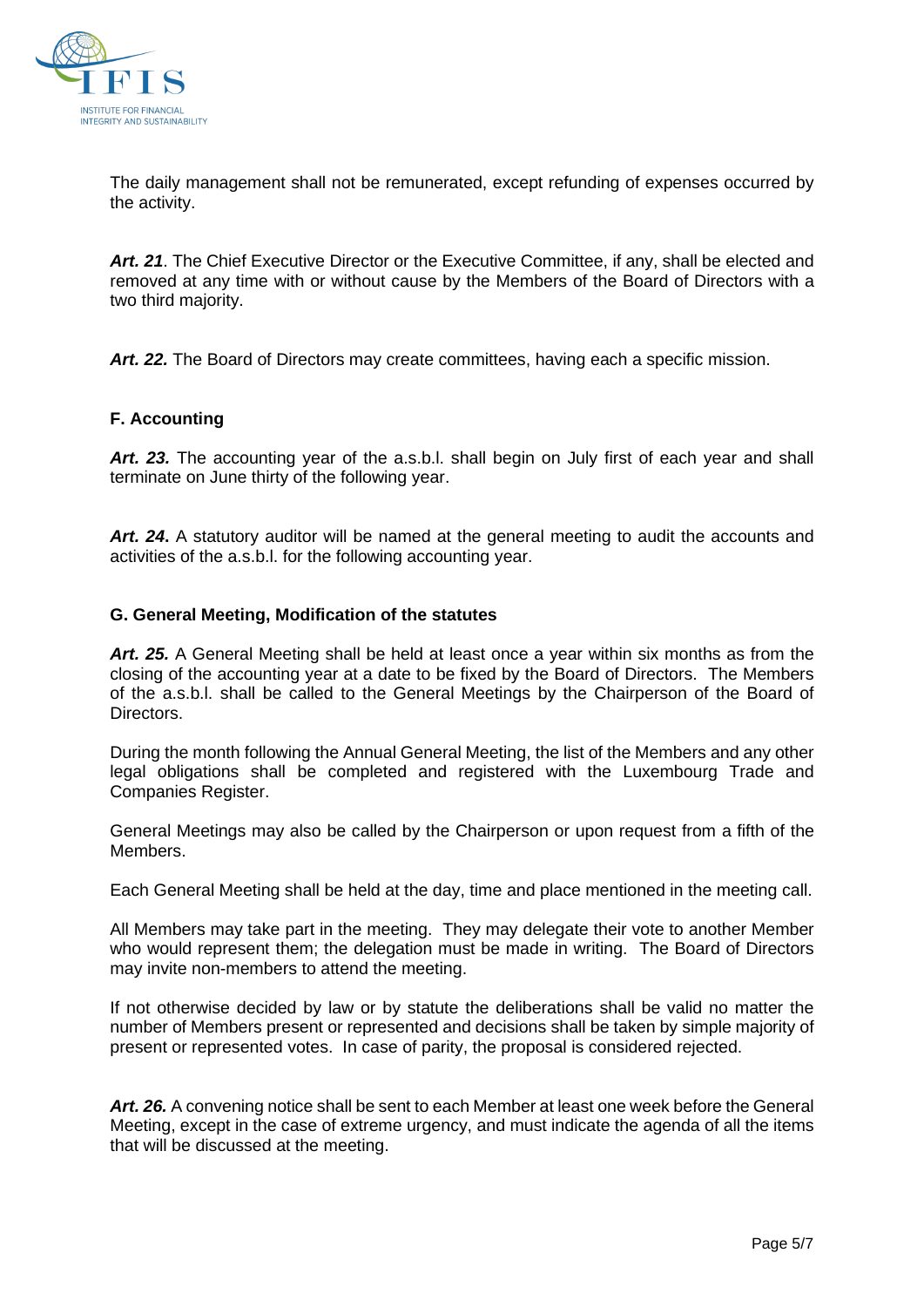

The notice shall be in the form of mail delivered to the person or home, or of any other written means of communication. In case of e-mail delivery, the address indicated by the Member will be used.

Any proposal signed by a number of Members equal to one twentieth of the last Annual Meeting list shall be placed on the agenda.

*Art. 27***.** A General Meeting must deliberate on:

- a) Any modification of the statutes,
- b) The election or the dismissal of Directors,
- c) The approval of budgets and accounts,
- d) The expulsion of Members, and
- e) The dissolution of the a.s.b.l.

*Art. 28.* A General Meeting shall deliberate only on the amendments of the statutes if that purpose is specifically indicated in the notice and if at the General Meeting two thirds of the Members having a voting right are present or represented.

Any modification shall be adopted by a two third majority of the Members having a voting right.

If two thirds of the Members having a voting right are not present or represented at the first meeting, a second meeting may be called immediately which will deliberate regardless the number of Members having a voting right present or represented, but in this case the decision shall be subject to ratification by the Civil Court.

However, if the modification concerns one of the purposes under which the a.s.b.l. was formed, the preceding rules are modified as follows:

- a) The second meeting will not be validly formed unless at least half of the members having a voting right are present or represented,
- b) The decision is not adopted in the first or the second meeting, unless it is voted upon by three quarters of the votes,
- c) If, in the second meeting, two thirds of the members having a voting right will not be present or represented, the decision shall be ratified by the civil court.

*Art. 29.* All modifications of the statutes must be published within thirty days in the Memorial.

Any election, dismissal or removal of Directors must be lodged with the Luxembourg Trade and Companies Register.

*Art. 30.* All the resolutions from General Meetings shall be lodged in reports which are signed by two Members.

A copy of these records shall be directed to all Members and shall be available at the a.s.b.l.'s registered office.